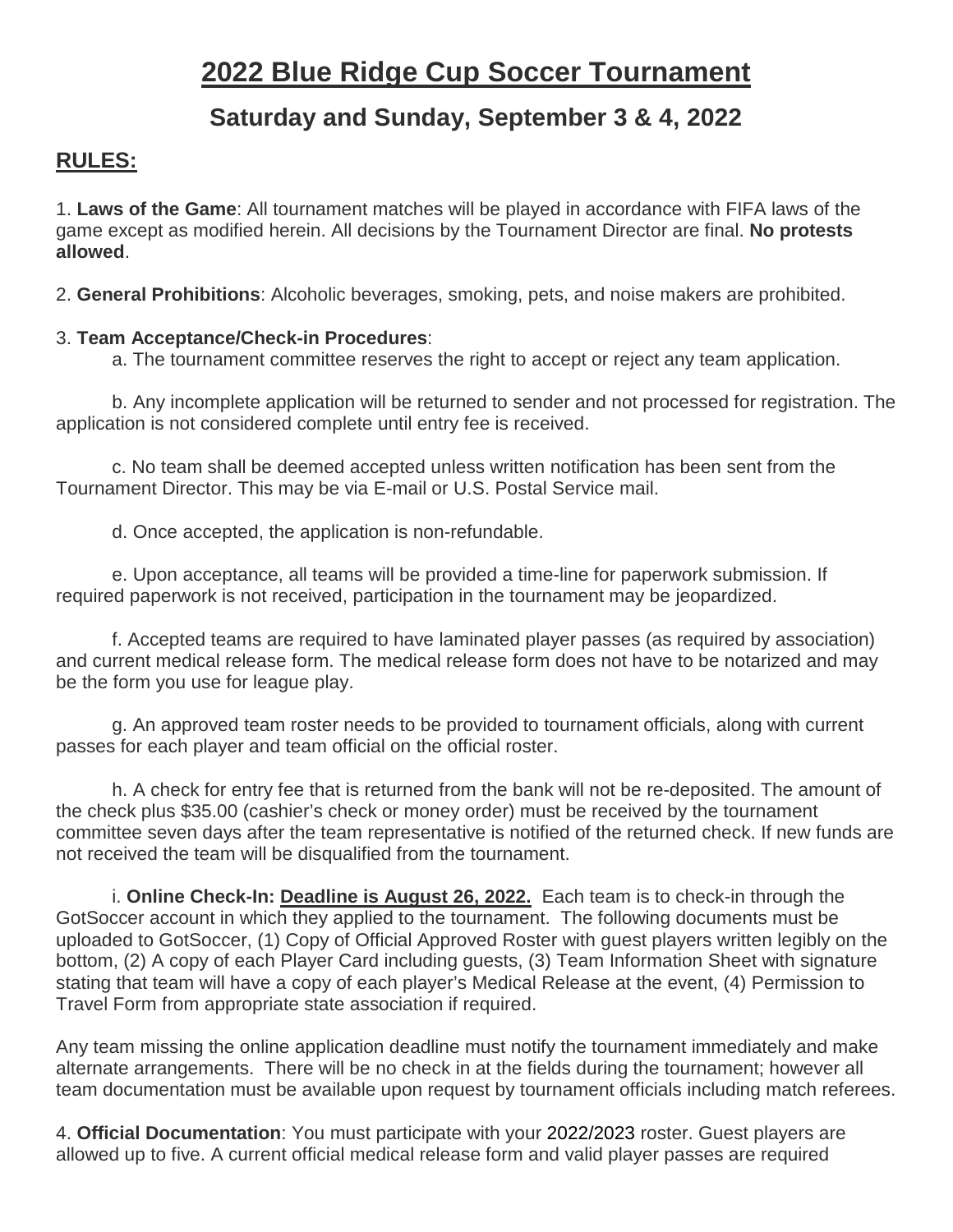(laminated only if your association requires such). Exceptions to these requirements must have written approval of the Tournament Director. Exceptions are subject to review by the Tournament Director.

5. **Teams Allowed To Enter Tournament**: Both Travel and Recreation Teams are eligible to apply for this tournament.

6. **USSF Affiliate Members (Not USYSA Members)**: Teams that are members of organizations of the United States Soccer Federation (USSF) but not members of US Youth Soccer (such as AYSO, SAY, USSSA, US Club Soccer or Super Y Leagues) DO NOT have to have a US Youth Soccer Application to Travel form (although that team's organization may require that the team have permission). An approved team roster does need to be provided to tournament officials, along with current player passes from its organization.

7. **Guest players**: Guest players (up to 5) are to be legibly written on a copy of the official roster (not original) to be provided at check in. Guest players must have valid player passes, medical release, and permission to travel. Note: A guest player from another state association must have a permission to travel from their appropriate State association. Note: **Region One** teams do not require a permission to travel.

All player passes must match the affiliation of the roster. For example, if the team roster is USYSA, then all players on that team must have USYSA passes. A player may not guest play on a USYSA roster with a US Club player pass, and vice versa.

Players may only play for one team in the tournament. \*Exception\* Goalkeepers are allowed to play with multiple teams within the same club as long as they are age appropriate. They count towards the 5 maximum allowable guests per team.

8. **Permission To Travel**: Teams from outside Region 1 will need to have permission to travel from their appropriate State association. Region 1 has established the following policy concerning permission to travel when attending US Youth Soccer sanctioned tournaments in Region 1. The purpose of this policy is to make it as simple as possible for the US Youth Soccer Region 1 teams to travel to tournaments within Region 1. The new policy states that any US Youth Soccer State Association teams within Region 1 that are accepted into a tournament in Region 1 do not need permission to travel papers. Permission to Travel is not required in friendly games within Region 1.

#### **National State Associations in Region 1:**

Connecticut Jr Soccer Assn Delaware Youth Soccer Assn Eastern New York Youth Soccer Assn Eastern Pennsylvania Youth Soccer Assn Soccer Maine Maryland Youth Soccer Assn Massachusetts Youth Soccer Assn New Hampshire Soccer Assn New Jersey Youth Soccer Assn New York State West Youth Soccer Assn Pennsylvania West State Soccer Assn Soccer Rhode Island Vermont Soccer Assn Virginia Youth Soccer Assn West Virginia Soccer Assn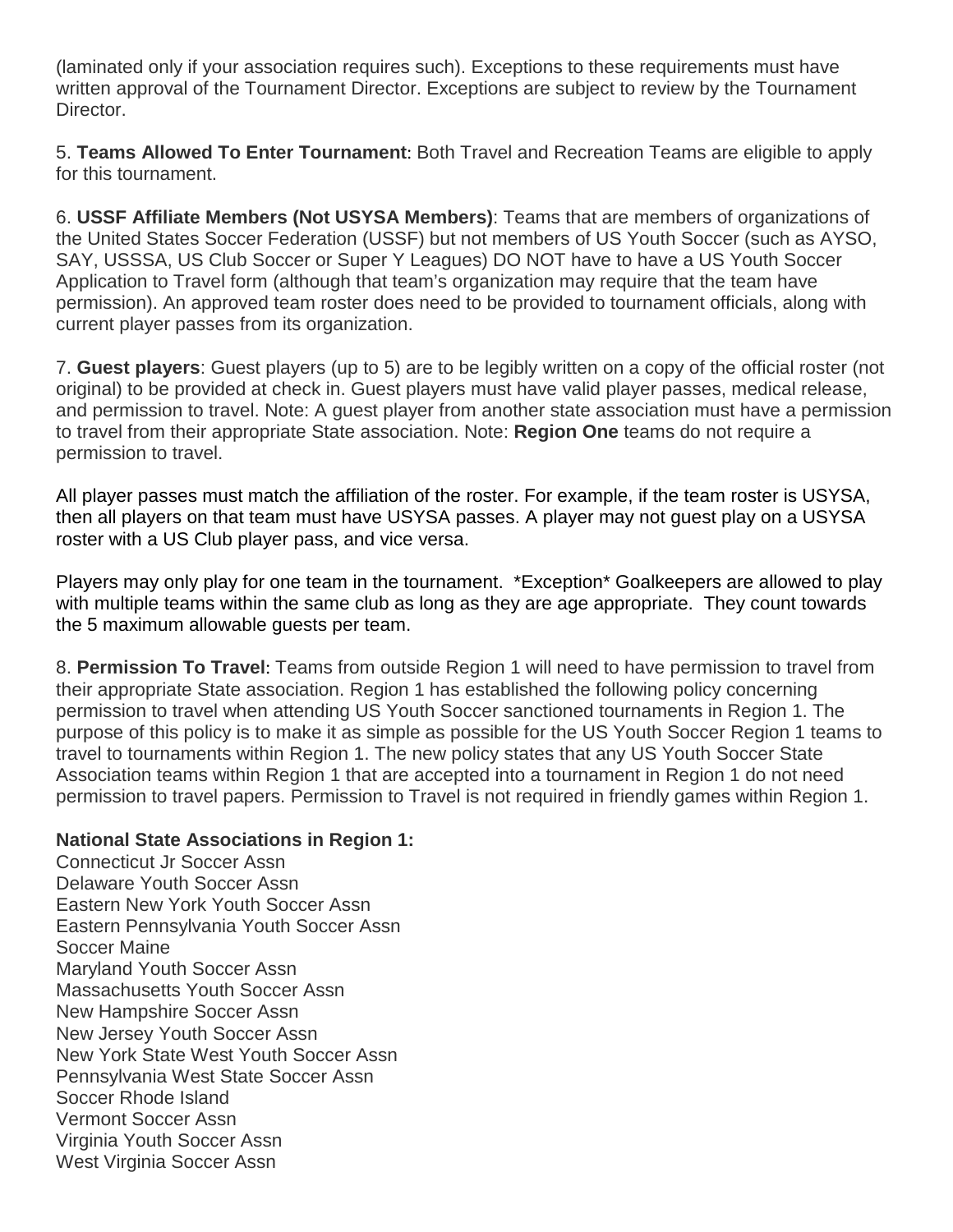#### 9. **Player Equipment**:

a. Teams should bring a primary and alternate jersey of different colors. Where the color of the jersey is similar or identical, the designated home team (the team listed first in the schedule) will change jerseys.

b. All players must have uniforms with individual numbers on the jersey. \*As this is an early season tournament, if teams have been unable to receive their regular jerseys they must at least have a matching color shirt with unique numbers.<sup>\*</sup>

c. No jewelry may be worn by any player (earrings, watches, necklaces, etc.)

d. Players wearing casts are allowed to play with the approval of the Tournament Director and Referee.

e. Shin guards are mandatory and must be worn at all times by all players.

f. All referee decisions are final regarding player equipment.

10. **Substitutions**: Substitutions are unlimited, but made only at the following times:

a. Goal Kick

- b. After a goal
- c. Half-time

d. At the beginning of the overtime period.

- e. Throw in by possession team and by opposing team in conjunction.
- f. After a yellow card for carded player

g. An injured player may be substituted at the discretion of the referee. If a substitution is made for the injured player, the opposing team may also make one substitution (with the referees acknowledgement)

11. **Heading Rule at Age Group Divisions U11 and Younger:** Whenever the ball strikes a player in the head, play is stopped. The proper restart depends upon whether the player deliberately played the ball with his or her head. If deliberate, the proper restart is an indirect free kick for the opposing team. If this occurs within the goal area (small box), the indirect free kick should be taken on the goal area line (small box line) parallel to the goal line at the point nearest to where the infringement occurred. If the play by the head is deemed as inadvertent, then the proper restart is a dropped ball.

• For divisions with U11 and U12 teams, the division will play to the U12 rules.

12. **Player/Coach/Spectator Behavior**: Any player ejected from a match will NOT be replaced and will NOT be allowed to participate in his or her team's immediate next match. Ejection for fighting by players and coaches will result in the player or coach NOT being allowed to participate in ANY remaining tournament matches. Any coach ejected from a match will not be allowed to coach his/her immediate next match. Each Coach is responsible for the conduct of the players and parents on his/her team. Coaches not taking responsibility for their sideline's behavior may be cautioned and/or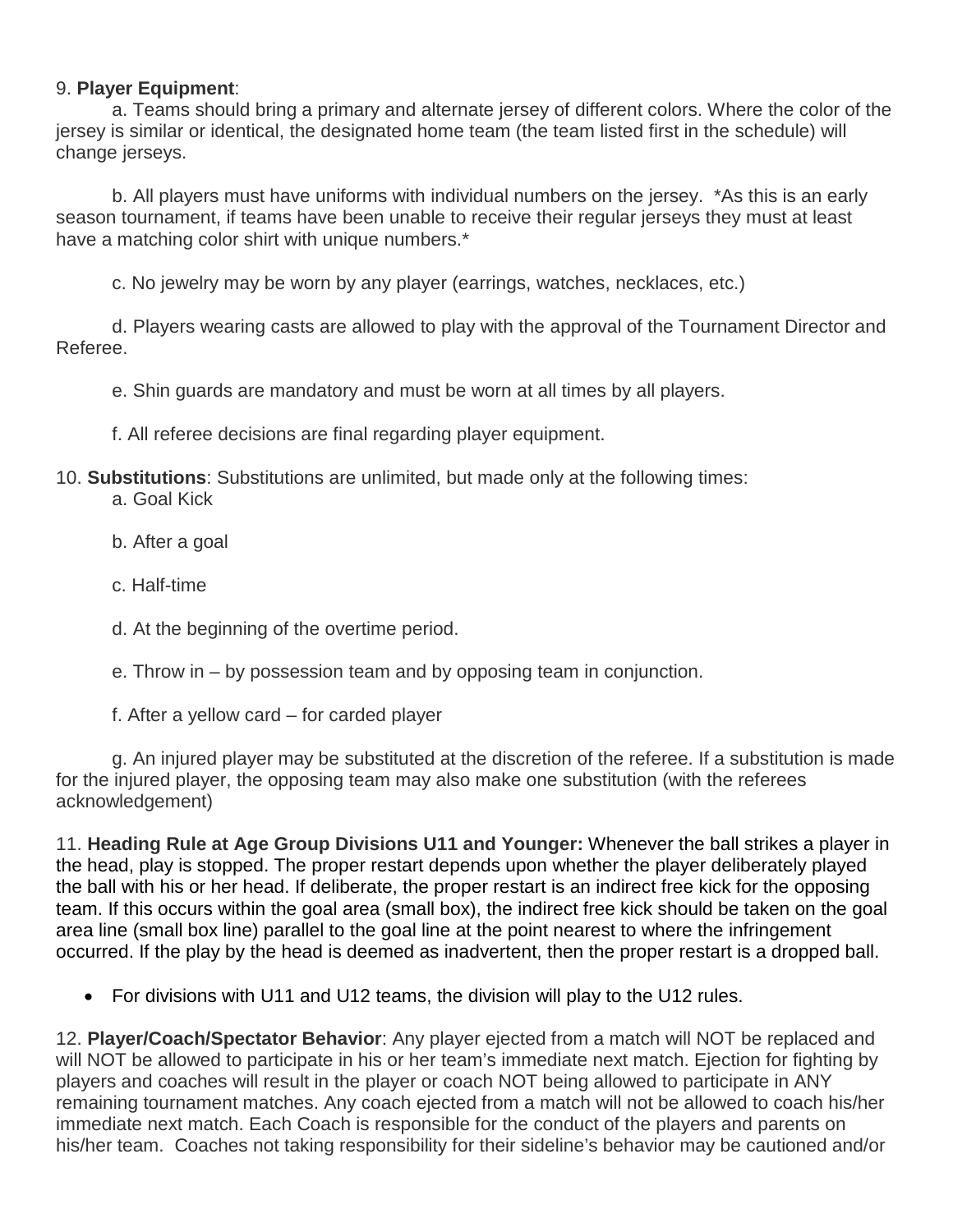ejected.

Any player or coach ejected or spectator asked to leave will not be within sight or sound of the playing field. Per FIFA rules, only players will be shown a card (yellow or red) when being cautioned or sentoff. Two yellow cards in the same match equal an ejection and the player will sit out his/her next immediate match.

13. **Home/Team Field Positions**: The Home team is listed first in the schedule. The Home team will change jerseys if there is a conflict. Each team's players will take a position on one side of the field opposite the spectators.

14. **Referees**: In the event of a shortage of Assistant Referee, club linesman will be used.

15. **Balls**: U11-U12 will use size 4 ball. U13 and above will use size 5 ball. Tournament match balls will be available at each tournament location. Teams may elect to use their own balls. Once the tournament ball supply has been depleted, no further tournament balls will be made available.

### 16. **Match Length**:

U11-U14 - Two 30 minute halves U15-U16 - Two 35 minute halves U17-U19 - Two 40 minute halves

a. There will be a 5 minute half time between the first and second halves of all matches.

b. The tournament does not require the referee to add time for substitutions. The official clock will NOT stop for any reason unless in the judgment of the referee:

i. Removing an injured player from the field would endanger the physical well-being of the player, or:

ii. The Tournament Director has the sole discretion to continue any game shortened due to injury.

17. **Number of Players/Team Size**: U11-U12 will play 9v9 with goalkeepers. U13 and older will play 11v11. Max roster sizes for U11-U12 teams is 16 players. Maximum for U13-U19 teams is 22 players, with only 18 players eligible to play each match.

#### . 18. **Advancement in Tournament Play:**

a. Divisions with 4 teams (one group of four teams):

i. U14 and younger teams will play each other once with the top two teams advancing to a final.

ii. U15 and older teams will play each other once round robin style and the winner and runner up will be determined by points – no final or championship match.

b. Divisions with 5 teams (one group of five teams): Teams will play each other once round robin style and winner and runner up will be determined by points – no final or championship match.

c. Divisions with 6 teams (two groups of three teams):. Each team will play two preliminary matches within its group. At the conclusion of preliminary round matches, teams will be ranked in their respective group with the top two teams in each group advancing to semi-final and potential final matches. The third place team from both groups will play a consolation match vs each other.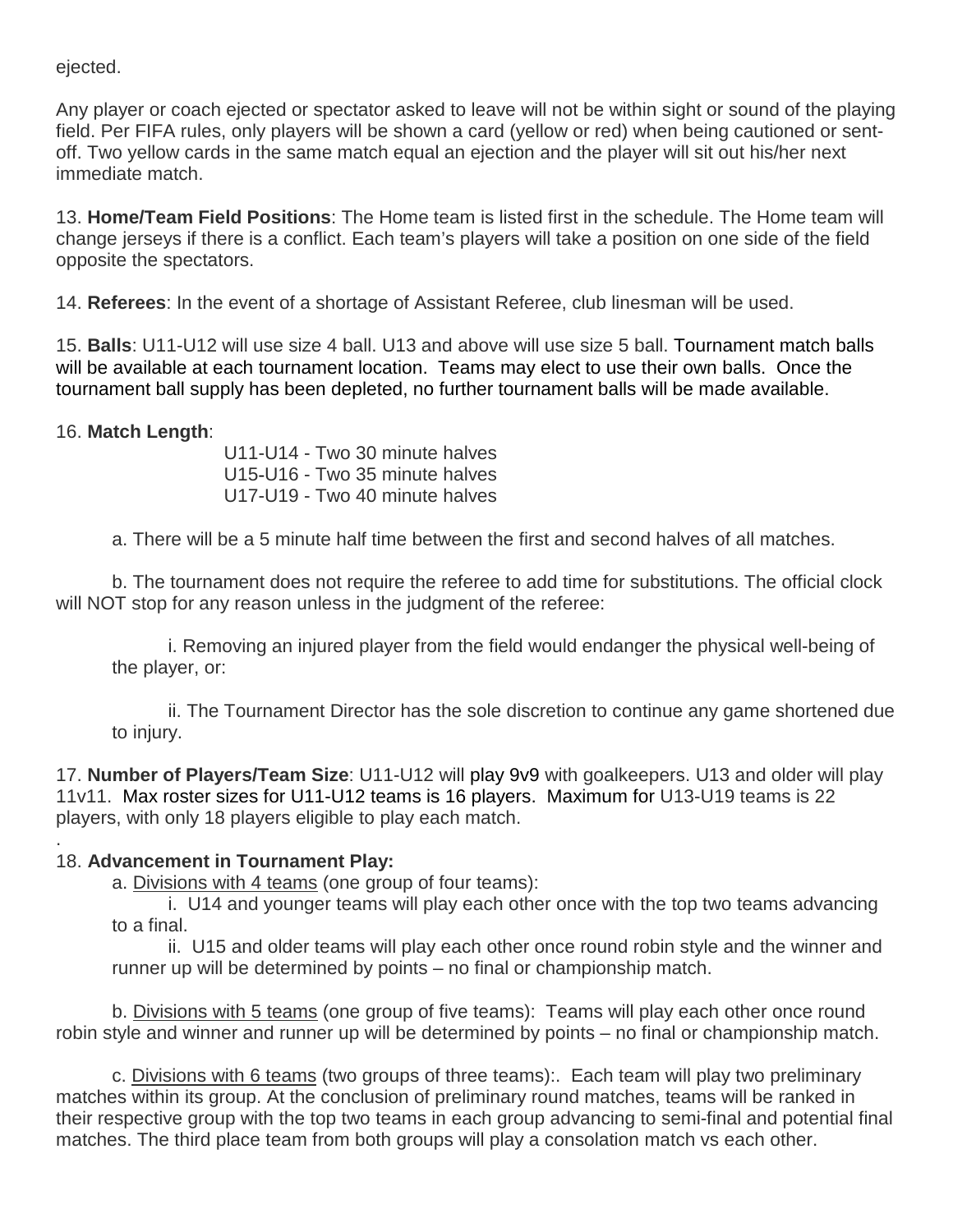d. Divisions with 8 teams (two groups of four): Each team will play three preliminary round matches. At the conclusion of preliminary round matches, teams will be ranked in their respective group with the top two teams advancing to a final match.

e. Divisions with 10 teams (one group with four teams, two groups with three teams): Each team in both of the three team groups will play two preliminary round matches. At the conclusion of those preliminary round matches, the teams will be ranked in their respective group with the top teams in each group advancing to a semi-final match vs each other. The second two teams will play a consolation match, as will the third teams from both of the three team groups. The winner of the semifinal match between the top teams in the three-team groups will advance to a final match against the winner of the four-team group. Each team in the four-team group will play three preliminary round matches with the top team advancing to a final match vs the winner of the semifinal between the first place teams from the three team groups.

f. Divisions with 12 teams (four groups of three teams each): Each team will play two preliminary matches within its group. At the conclusion of preliminary round matches, teams will be ranked in their respective group with the top team in each group advancing to semi-final and potential final matches. The second and third place teams in each group will play a consolation match vs second and third place teams from other groups.

### **19. Determination of Division Winners:**

a. Three (3) points will be earned for a win, one (1) point will be earned for a tie and no points are earned for a loss. Tie games after a semi-final match will immediately proceed to FIFA penalty kicks to determine a winner (no overtime). Final matches resulting in a tie will proceed to two, full five minute overtimes. If at the end of both overtimes the game is still tied, FIFA penalty kicks will be taken to determine a winner.

b. Where required to break a tie for standings within a division or group, or for purposes of determining a "wild-card" team, the following order will be used to determine the winner: (Note: If a wild card team **MUST** be selected for the playoff rounds, that team will not be assigned to play against the winner of its own group in the first playoff round)

i. Head to head competition – Except where three teams are tied, in which case headto-head competition will not be used. In the case where three teams are tied, begin with tiebreaker number (ii). Once/if one team has been eliminated from the three way tie, return to i. to determine tiebreaker between remaining two teams.

ii. Most wins

- iii. Goal Differential (up to 4 goal limit per match)
- iv. Fewest Goals Against

v. FIFA penalty kicks. If necessary, these penalty kicks will take place immediately prior to the semi- final or championship match.

20. **Forfeits**: A forfeit shall be awarded if a team is not present and prepared to play within ten minutes of the scheduled commencement time. An extra ten-minute allowance (20 minutes) shall be made for semi-final and championship matches. **Any team forfeiting a preliminary match will not be allowed to play in a semi-final or championship match.** It is requested that teams be present 30 minutes in advance of the scheduled commencement of a match to aid in the timely start of play. Seven players constitute a team for 11v11 matches and six for 9v9 matches. As soon as the